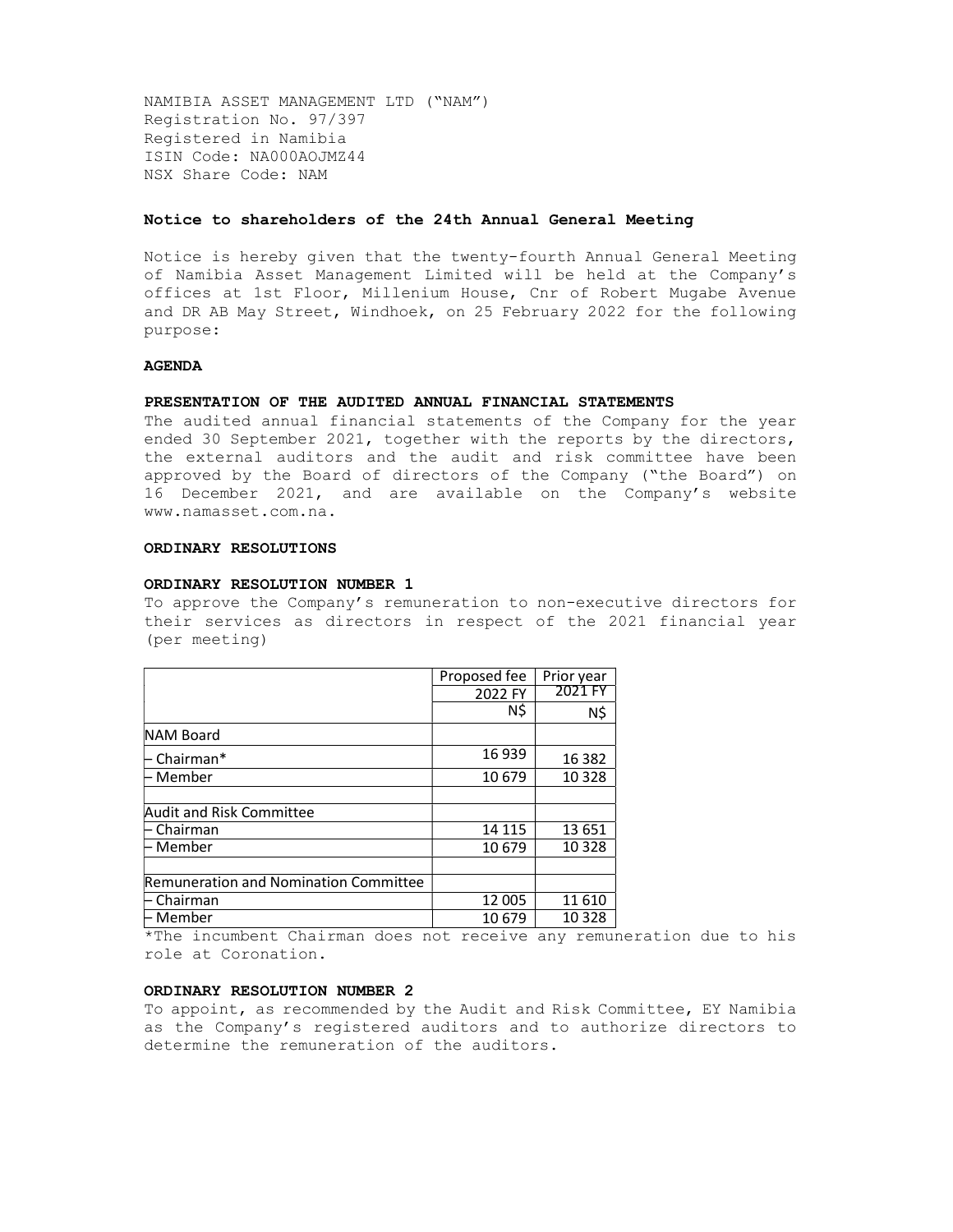#### ORDINARY RESOLUTION NUMBER 3

To confirm and approve the appointment of Mr Evat Kandongo as a director effective 1 January 2022.

To confirm and approve the appointment of Mrs Silke Hornung as a director effective 1 January 2022.

To confirm and approve the appointment of Mr Llewellyn Smith as a director effective 1 January 2022.

### ORDINARY RESOLUTION NUMBER 4

To re-elect, by way of a separate vote, Mr Gordon Young, who retires by rotation in accordance with the provisions of the Company's Articles of Association, but is eligible and available for reelection.

To re-elect, by way of a separate vote, Mr Schalk Waters who retires by rotation in accordance with the provisions of the Company's Articles of A1ssociation, but is eligible and available for reelection.

To re-elect, by way of a separate vote, Mrs Elize Angula who retires by rotation in accordance with the provisions of the Company's Articles of Association, but is eligible and available for reelection.

# ORDINARY RESOLUTION NUMBER 5

To elect the Audit and Risk Committee members as recommended by the NAMCODE. The following individuals are recommended for election to the Audit and Risk Committee:

- a. Mr Schalk Walters (Chairman)
- b. Mrs Birgit Rossouw

## ORDINARY RESOLUTION NUMBER 6 NON-BINDING ADVISORY VOTE

Non-binding advisory vote to endorse the Company's remuneration policy. The remuneration policy is contained on page 31 of the Integrated Annual Report for the year ended 30 September 2021.

#### TO TRANSACT ANY OTHER BUSINESS

To transact such other business as may be transacted at an annual general meeting or raised by shareholders with or without advance notice to the Company.

#### VOTING

A member entitled to attend and vote at the meeting may appoint one or more proxies to attend, speak and, on a poll, vote in their stead. A proxy need not be a member of the company.

For the convenience of members who are unable to attend the meeting but wish to be represented thereat, the enclosed proxy form is provided. Such members should kindly complete and return the form to the Transfer Secretaries.